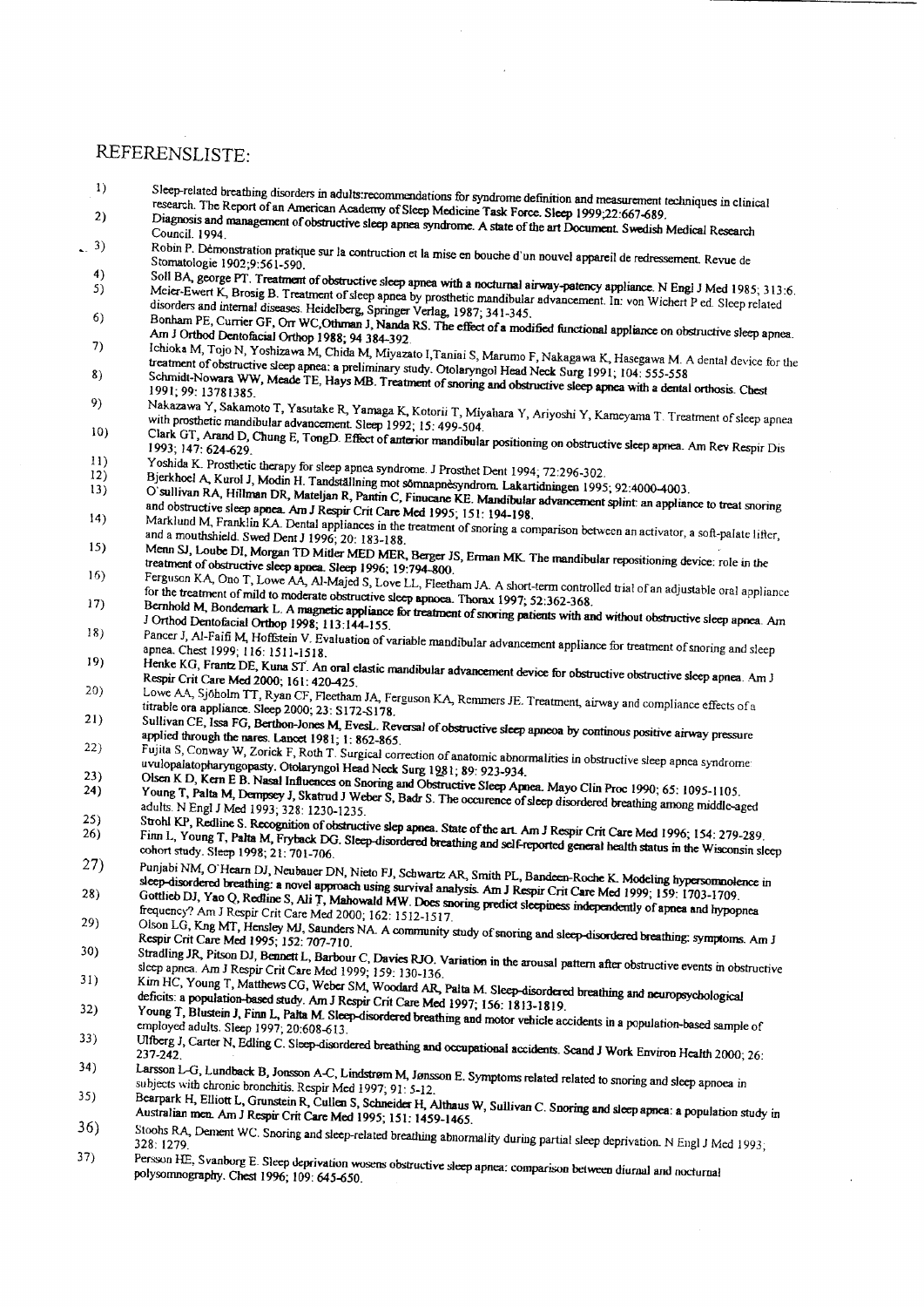- $38)$ Schellenberg JB, Maislin G, Schwab RJ. Physical findings and the risk for obstructive sleep apnea: the importance of oropharyngeal structures. Am. J Respir Crit Care Med 2000; 162: 740-748.  $39)$
- Kopelman PG, Obesity as a medical problem. Nature 2000; 404: 635-643.  $40)$
- Hoffstein V, Mateika S. Differences in abdominal and neck circmferences in patients with and without obstructive sleep apnoea. Eur Respir J 1992; 5: 377-381.  $41)$
- Deegan PC, McNicholas WT. Predictive value of clinical features for the obstructive sleep apnoea syndrome. Eur Respir 1 1996;  $42)$
- Sforza E, Petiau C, Weiss T, Thibault A Krieger J. Pharyngeal critical pressure in patients with obstructive sleep apnea syndrome. Am J Respir Crit Care Med 1999; 159: 149-157. 43)
- Davies RJO, Stradling JR. Tje relationship between neck circumference, radiographic pharyngeal anatomy, and the obstructive sleep apnoea syndrome. Eur Repir J 1990; 3: 509-514.  $44)$
- Mortimore IL, Marshall I, Wraitj PK, Sellar RJ, Douglas NJ. Neck and total body fat deposition in nonobese and obese patients with sleep appea compared with that in control subjects. Am J Respir Crit Care Med 1998; 157: 280-283. 45)
- Kuna S, Remmers JE. Anatomy and physology of upper airway obstruction. Kryger MH, Toth T & Dement WC eds. Principles and Practice of sleep medicine 3<sup>rd</sup> ed. Philadelphia: W.B.Saunders, 2000; 840-858.  $46)$
- The Product of any inversion of the enterprise. The commences were seen and cephalometric roentgenograms: the role PartinenM, Guilleminault C, Quera-Salva M-A, Jamieson A. Obstructive sleep apnea and cephalometric roentgen of anatomic upper airway abnormalities in the definition of abnormal breathing during sleep. Chest 1998, 93: 1199-1205. 47)
- Maltais F, Carrier G, Cormier Y, Series F. Cephalometric measurements in snores, non-snorers, and patients with sleep approea. Thorax 1991; 47: 150-156. 48)
- Pepin JL, Ferretti G, Veale D, Romand P, Coulumb M, Brambilla C, Lèvy PA. Somnofluoroscopy, computed tomography, and cephalometry in the assessment of the airway in obstructive sleep appoea. Thorax 1992; 47: 150-156. 49)
- Schwab RJ, Gupta KB, Geffer WB, Metzger LJ, Hoffman EA, Pack AI. Upper airway and soft tissue anatomy in normal subjects and patients with sleep-disordered breathing: significance of the lateral pharyngeal walls. Am J Respir Crit Care Med 1995; 152:  $50)$
- Mayer P, Pèpin J-L, Bettega G, Veale D, Ferretti G, Deschaux C, evy P. Relationship between body mass index, age and upper airway measurements in snores and sleep apnoea patients. Eur Respir J 1996, 9: 1801-1809. 51)
- Lowe AA, Øzbek MM, Miyamoto K, Pae E-K, Fleetham JA. Cephalometric and dempgraphic characteristics of obstructive sleep appea: an evaluation with partial least squares analysis. Angke Orthod 1997; 67: 143-154.  $52)$
- Sforza E, Bacon W, Weiss T, Thibault A, Petiau C, Krieger J. Upper airway collapsibility and cephalometric variables in patients with obstructive sleep appea. Am J Respir Crit Care Med 2000; 161: 347-352.  $53)$ Johnston CD, Richardson A. Cephalometric changes in adult pharyngeal morphology. Eur J Orthod 1999; 21: 357-362.
- $54)$
- Harvold EP, Tomer BS, Vargervik K, Chierici G. Primate experiments on oral respiration. Am J Orthod 1981; 79: 359-372. Tomer BS, Harvold EP. Primate experiments on mandibular growth direction. Am J Orthod 1982; 82: 114-119. 55) 56)
- Miles PG, Vig PS Weyant RJ, Forrest TD, Rockette HE Jr. Cranitofacial structure and obstructive sieep apnea syndrome a qualitative analysis and meta-analysis of the litterature. Am J Orthod Dentofacial Orthop 1996; 109: 163-172.  $57)$
- Strelzow VV, Blanks RHI, Basile A, Strelzow AE. Cephalometric airway analysis in obstructive sleep apnea syndrome. Laryngoscope 1988; 98: 1149-1158.  $58)$
- Lyberg T, Krogstad O, Djupesland G. Cephalometric analysis in patients with obstructive sleep apnoea syndrome. I. Skeletal morphology. J Laryngol Otol 1989, 103: 287-292. 59)
- Bacon WH, Turlot JC, Krieger J, Stierle J-L. Cephalometric evaluation of pharyngeal obstructive factors in patients with sleep apneas syndrome. Angle Orthod 1990; 60: 115-122. 60)
- Hochban W, Brandenburg U. Morphology of the viscerocranium in obstructive sleep apnoea syndrome cephalometric evaluation of 400 patients. J Craniomaxillofae Surg 1994; 22: 205-213.  $611$
- Lugaresi E, Coccagna G, Cirignotta F. Snoring and its clinical implacations. In: Guilleminault C, Dement WC eds. Sleep apnea syndromes. New York: Alan R. Liss Inc, 1978: 13-21.  $62)$
- Svaneborg E, Larsson H. Development of nocturnal respiratory disturbance in untreated patients with obstructive sleep apnea syndrome. Chest 1993; 104: 340-343. 63)
- Pendlebury ST, Pèpin J-L, Veale D, Lèvy P. Natural evolution of moderate sleep apnoea syndrome: significant progression over a mean of 17 months. Thorax 1997, 52: 872-878.  $64)$
- Lindberg E, Elmasry A, Gislason T, Janson C, Bengtsson H, Hetta J, Nettelbladt M, Bornan G. Evolution of sleep apnea syndrome in sleepy snorers: a population-based prospective study. Am J Respir Crit Care Med 1999; 159: 2024-2027.
- Friberg D. Heavy snorer's disease: a progressive local neuropathy. Acta otolaryngol 1999; 119: 925-933.  $65)$ 66)
- Mortimore IL, Douglas NJ. Palatal muscle EMG response to negative pressure in awake sleep apneic and control subjects. Am J Respir Crit Care Med 1997; 156: 867-873.  $67)$
- Friberg D, Ansved T Borg K, Carlsson\_Nordlander B, Larsson H, Svanborg E. Histological indications of a progressive snorers disease in an upper airway muscle. Am J Respir Crit Care Med 1998; 157: 586-593. 68)
- Carrera M, Barbè F, Sauleda J, Tomàs M, Gòmez C, Agusti AGN. Patients with obstructive sleep apnea exhibit genioglossus dysfunction that is normalized after treatment ith continous positive airway pressure. Am J Respir Crit Care Med 1999, 159: 69)
- Schotland HM, Insko EK, Schwab RJ. Quantitative magnetic resonance imaging demonstrats alterations of the lingual musculature in obstructive sleep apaea. Sleep 1999; 22: 605-613. 70)
- Friberg D, Gazelius B, Lindblad LE, Nordlander B. Habitual snorers and sleep apnoics have abnormal vascular reactions of the soft palatal mucosa on afferent nerve stimulation. Laryngoscope 1998; 108: 431-436.  $71)$
- Conference and the content of the content of the second content of the human uvula. Acta Otolaryngol 1999; 119: 712-717.  $72)$
- Peppard PE, Young T, Palta M, Skatrud J. Prospective study of the association between sleep-disordered breathing and hypertension. N Engl J Med 2000; 342: 1378-1384.  $73)$
- Koskenvuo M, Kaprio J, Telakivi T, Partinen M, Heikkilä K, Sarna S. Snoring as a risk factor for ischaemic heart disease and stroke in men. Br Med J 1987, 294: 16-19 74)
- Hung J, Whitford EG, Parsons RW, Hillman DR. Association of sleep apnoea with myocardial infarction in men. Lancet 1990;  $75)$
- Mooe T, Rabben T, Wiklund U, Franklin KA, Eriksson P. Sleepdisordered breathing in men with coronary artery disease. Chest 76)
- Mooe T, Rabben T, Wiklund U, Franklin KA, Eriksson P. Sleepdisordered breathing in women: occurence and association with coronary artery disease. Am J Med 1996; 101: 251-256.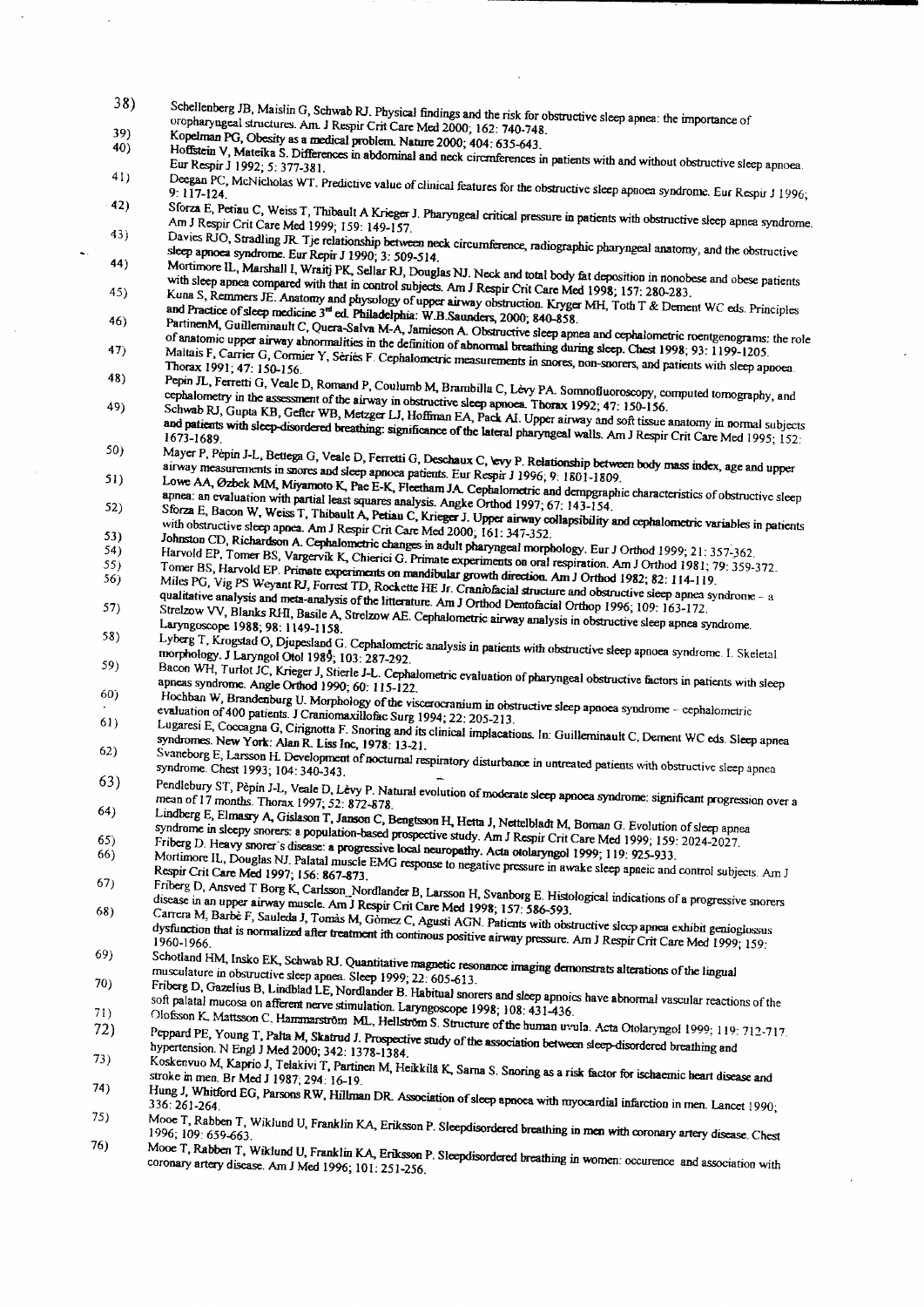- $77)$ Peker Y, Kraiczi H, Heder J, Löth S, Johansson Å, Bende M. An independent association between obstructive sleep apnoea and coronary artery disease. Eur Respir J 1999; 13: 179-184. 78)
- Weiss JW, Launois SH, Anand A, Garpestad E. Cardiovascular morbidity in obstructive sleep apnea. Prog Cardiovasc Dis 1999; 41: 367-376. 79)
- Roux F, D'Ambrosio C, Mohsenin V. Sleep-related breathing disorders and cardiovascular disease. Am J Med 2000; 108: 396- $80<sub>1</sub>$
- Palomäki H, Partinen M, Juvela S, Kaste M. Snoring as a risk factor for sleep-related brain infarction. Stroke 1989; 20: 1311- $81)$
- Bassetti C, Aldrich MS. Sleep apnea in acute cerebrovascular diseases: final report on 128 patients. Sleep 1999; 22: 217-223.  $82)$ Elmasry A, Janson C, Lindberg E, Gislason T, Tageldin MA, Boman G. The role of habitual snoring and obesity in the

development of diabetes: a 10-year follow-up study in a male population. J Intern Med 2000; 248: 13-20. Partinen M, Jamieson A, Guilleninault C. Long-term outcome for obstructive sleep appea syndrome patients: mortality. Chest  $83)$ 1988; 94: 1200-1204.

- $84)$ He J, Kryger MH, Zorick FJ, Conway W, Roth T. Mortality and apnea index in obstructive sleep apnea: experience in 385 male patients. Chest 1988: 94. 9-14.
- 85) Gonzalez-Rothi RJ, Block AJ. Mortality and sleep apnea: the trouble with looking backward. Chest 1988; 94: 678-679. Lindberg E, Janson C, Svärdsudd K, Gislason T, Hetta J, Boman G. Increased mortality among sleepy snores: a prospective 86)
- population based study. Thorax 1998; 53: 631-637. Peker Y, Hedner J, Kraiczi H, Löth S. Respiratory disturbance index: an independent predicator of mortality in coronary artery  $87)$
- disease. Am J Pespi Crit Care Med 2000; 162: 81-86. Isono S, Remmers JE, Tanaka A, Sho Y, Sato J, Nishino T. Anatomy of pharynx in patients with obstructive sleep apnea and in 88)
- normal subjects. J Appl Physiol 1997; 82: 1319-1326. 89)
- Schwab JR, Gefter WB, Hoffman EA, Gupta KB, Pack AI. Dynamic upper airway imaging during awake respiration in normal subjects and patients with sleep disordered breathing. Am Revir Dis 1993; 148: 1385-1400. 90)
- Hillarp B, Nylander G, Rosen I, Wickström O. Videoradiography of patients with habitual snoring and/or sleep apnea. Acta Radiol 1996; 37: 307-314. 91)
- Martin SE, Marshall I Douglas NJ. The effect of posture on airway caliber with sleep-apnea/hypopnea syndrome. Am J Respir Crit Care Med 1995; 152: 721-724.  $92)$
- Survey that the term of the control of the control and the section of a sugmented in patients with obstructive sleep apnear Suratt PM, Metier RF, Wilholt SC. Upper airway muscle activation is augmented in patients with obs compared with that in normal subjects. Am Rev Respir Dis 1988; 137: 889-894. 93)
- Mezzanotte WS, Tangel DJ, White DP. Waking genioglossal electromyogram in sleep apnea patients versus normal controls (a neuromuscular compensatory mechanism). J Clin Invest 1992; 89: 1571-1579. 94)
- Douglas NJ, Jan MA, Yildirim N, Warren PM, Drummond GB. Effect of posture and breathing route on genioglossal electromyogram activity in normal subjects and in patients with the sleep apnea/hypopnea syndrome. Am Rev Respir Dis 1993; 148: 1341-1345. 95)
- SolowB, Ovesen J, Würtzen Nielsen P, Wildschiedtz G, Tallgren A. Head posture in obstructive sleep apnoea. Eur J Orthod 1993; 96)
- Safar P, Escarraga LA, Chang F. Upper airway obstruction in the unconscious patients. J Appl Physiol 1959; 14: 760-764. 97)
- Jan MA, Marshall I, Douglas NJ. Effect of posture on upper airway dimensions in normal human. Am J Respir Crit Care Med 1994; 149: 145-148. 98)
- Solow B, Skov S, Ovesen J, Norup PW, Wildschiedtz G. Airway dimensions and head posture in obstructive sleep apnoea. Eur J Orthod 1996; 18: 571-579. 99)
- Isono S, Remmers JE, Tanaka A, Sho Y, Nishino T. Static properties of the passive pharynx in sleep apnea. Sleep 1996; 19: S175- $100$
- Yildirim N, Fitzpatrick MF, Whyte KF, Jalleh R, Wightman AJA, Douglas NJ. The effect of posture on upper airway dimensions in normal subjects and in patients with the sleep apnea/hypopnea syndrome. Am Rev Respir Dis 1991; 144: 845-847. 101)
- Neill AM, Angus SM, Sajkov D, McEvoy RD. Effects of sleep posture on upper airway stability in patients with obstructive sleep apnea. Am J Respir Crit Care Med 1997, 155: 199-204.  $102)$
- Jokic R, Klimaszewski A, Crossley M, Stridhar G, Fitzpatric MF. Positional treatment vs continuous positive airway pressure in patients with positional obstructive sleep apnea syndrome. Chest 1999; 115: 771-781.  $103)$
- Lowe A, Fleetham J, Ryan F, Mathews B. Effects of a mandibular repositioning appliance used in the treatment of obstructive sleep apnea on tounge muscle activity. In: Suratt PM, Remmers JE. Sleep and Respiration, Wiley-Liss, New York 1990; pp.395- $104)$
- Johnson LM, Arnett GW, Tamborello JA, Binder A. Airway changes in relationship to mandibular posturing. Otolaryngol Head Neck Surg 1992; 106: 143-148.  $105)$
- Isono S, Tanaka A, Sho Y, Konno A, Nishino T. Advacement of the mandible improves veloharyngeal airway patency. J Appl Physiol 1995; 79. 2132-2138.  $106$
- Frigues 1995, 1996 LL, Ryan CF. Effect of mandibular and tongue protrusion on upper airway size during wakefulness. Am J Respir Crit Care Med 1997; 155: 1748-1754.  $107)$
- Ishida M, Inoue Y, Suto Y, Okamoto K, Ryoke K, Higami S, Suzuki T, Kawahara R. Mechanism of action and therapeutic indication of prosthetic mandibular advancement in obstructive sleep apnea syndrome. Japanese Society of Sleep Research 1998; 52: 227-229  $108$
- Petitjean T, Chammas N, Langevin B, Philit F, Robert D. Principles of mandibular advancement device applied to the therapeutic of snoring and sleep apnea syndrome. Sleep 2000; 23: 166-171. 109)
- Gale DJ, Sawyer RH, Woodcock A, Stone P, Thompson R, O'Brien K. Do oral appliances enlarge the airway in patients with sleep apnoea? A prospective computerized tomographic study. Eur J Orthod 2000; 22: 159-168.  $110)$
- Kato J, Isono S, Tanaka A, Watanabe T, Araki D, Tanzawa H, Nishino T. Dose-dependent effects of mandibilar advancement on pharyngeal mechanics and nocturnal oxygenation in patients with sleep-disordered breathing. Chest 2000; 117: 1065-1072.  $111)$
- Sjöholm TT, Polo OJ, Rauhala ER, Vuoriluoto J, Helenius HYM. Mandibular advancement with dental appliances in obstructive sleep apnoea. J Oral Rehab 1994; 21: 595-603.  $112)$
- Nambu Y, Nagasaka Y, Fujita E, Hamada S Fukuoka M. Effect of mandibular advancement splint on psycho-intellectual derangements in patients with sleep apnea syndrome. Tohoku J Exp Med 1999; 188: 119-132.
- Ferguson KA, Ono T, Lowe AA, Keenan SP, Fleetham JA. A randomized crossover study of an oral appliance vs nasal-continous  $113)$ positive airway pressure in the treatment of mild-moderate obstructive sleep apnea. Chest 1996; 109: 1269-1275.  $114)$
- George PT. A modified functional appliance for treatment of obstructive sleep apnea. J Clin Orthod 1987; 21: 171-175.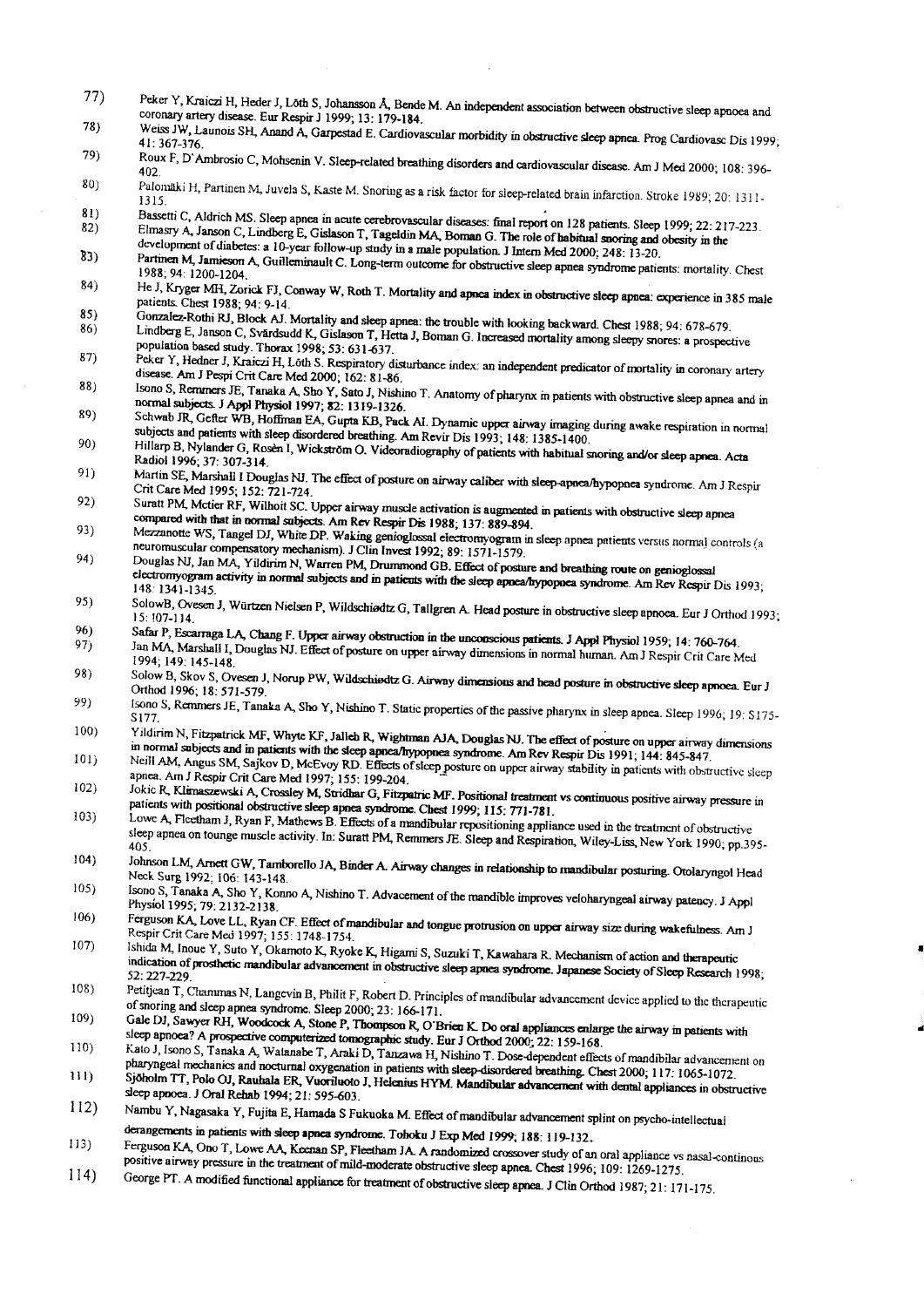- $1151$ Stradling JR, Negus TW, Smith D, Langford B. Mandibular advancement devices for the control of snoring. Eur Respir J 1998:  $11:447 - 450$
- $116)$ Cohen R. Obstructive sleep apnea. Oral appliance therapy and severity of condition. Oral Surg Oral Med Oral Pathol Oral Radiol Endod 1998; 85: 388-392.  $117)$
- Eveloff SE, Rosenberg CL, Carlisle CC, Millman RP. Efficacy of a Herbst mandibular advancement device in obstructive sleep apnea. Am J Respir Crit Care Med 1994; 149: 905-909.  $118)$
- Millman RP, Rosenberg CL, Carlisle CC, Kramer NR, Kahn DM, Bonitati AE. The efficacy of oral appliances in the treatment of persistent sleep apnea after uvulopalatopharyngoplasty. Chest 1998; 113: 992-926.  $119)$
- Raphaelsson MA, Alpher EJ, Bakker KW, Perlstrom JR. Oral appliance therapy for obstructive sleep apnea syndrome: progressive mandibular advancement during polysomnography. Cranio 1998; 16: 44.50
- Tegelberg Å, Wilhelmsson B, Walker-Engström M-L, Ringqvist M, Andersson L, Krekmanov L, Ringqvist I. Effects and adverse  $-120$ events of a dental appliance for treatment of obstructive sleep apnoea. Swed Dent J 1999; 23: 117-126.
	- $1211$ Mayer G, Meier-Ewert K. Cephalometric predictors for orthopaedic mandibular advancement in obstructive sleep apnoea. Eur J Orthod 1995; 17: 35-43.
	- $122)$ Bondemark L. Does 2 years' nocturnal treatment with a mandibular advancement splint in adult patients with snoring and OSAS cause a change in the posture of the mandible? Am J Orthod Dentofacial Orthop 1999; 116: 621-628.
	- $123)$ Schmidt-Nowara W, Lowe A, Wiegand L, Cartwright R, Perez-Guerra F, Menn S. Oral appliances for the treatment of snoring and obstructive sleep apnea: a review. Sleep 1995; 18: 501-510.  $124)$
	- Clark GT, Blumenfeld I, Yoffe N, Peled E, Lavie P. A crossover study comparing the efficacy of continuous positive airway pressure with anterior mandibular positioning devices on patients with obstructive sleep apnea. Chest 1996; 109: 1477-1483.
	- Schönhofer B, Hochban W, Vieregge HJ, Brünig H, Köhler D immediate intraoral adaption of mandibular advancing appliances  $125)$ of thermoplastic material for the treatment of obstructive sleep apnea. Respiration 2000, 67: 83-88.  $126)$
	- Itasaka Y, Miyazaki S, Tada H, Ishikawa K, Togawa K. Effectiveness of prosthetic mandibular advancement for obstructive sleep apnea: analysis by sleep position. Japanese Society of Sleep Research. 1998; 52: 224-225.  $127)$
	- Arai H, Furuta H, Kosaka K, Kaneda R, Koshino Y, Sano J, Kumagai S, Yamamoto E. Changes in work performances in obstructive sleep apnea patients after dental appliance therapy. Japanese Society of Sleep Research. 1998; 52: 224-225  $1281$
	- Bondemark L, Lindman R. Craniomandibular status and function in patients with habitual snoring and obstructive sleep apnoca after nocturnal treatment with a mandibular advancement splint: a 2-year follow-up. Eur J Orthod 2000; 22: 53-60.
	- $129$ Wilhelmsson B, Tegelberg Å, Walker-Engström M-L, Ringqvist M, Andersson L, Krekmanov L, Ringqvist I. A prospective randomized study of a dental appliance compared with uvulopalatopharyngoplasty in the treatment of obstructive sleep apnoea Acta Otolaryngol 1999; 119: 503-509.  $130)$
	- Pantin CC, Hillman DR, Tennant M. Dental side effects of an oral device to treat snoring and obstructive sleep apnea. Sleep 1999;  $22: 237 - 240$  $131$
	- Issa FG,Sullivan CE. The immediate effects of nasal continous positive airway pressure treatment on sleep pattern in patient with obstructive sleep apnea syndrome. Electroencephalogr Clin Neurophysiol; 1986; 63:10-17.
	- $132)$ Schwab RJ, Pack AI, Gupta KB, Metzger LJ, Oh E, Getsy JE, Hoffman EA, Gefter WB. Upper airway and soft tissue structural changes induced by CPAP in normal subjects. Am J Respir Crit Care Med 1996; 154: 1106-1116.
	- $133)$ Franklin K, Lundgren R, Dahlqvist A, Rabben T, Rosenhall L. Nas-CPAP - Ett förstahandsval vid behandling av obstruktiv somanne. Nord Med 1992; 107: 42-45.
	- $134)$ McArdle N, Devereux G, Heidarnejad H, Engleman HM, Mackay TW, Douglas NJ. Long-term use of CPAP therapy for sleep apnea/hypopnea syndrome. Am J Respir Crit Care Med 1999; 159: 1108-1114.
	- $135)$ Engleman HM, Kingshott RN, Wraith PK, Mackay TW, Deary IJ, Douglas NJ, Randomized placebo-controlled crossover trial of continuous positive airway pressure for mild sleep apnea/hypopnea syndrome. Am J Respir Crit Care Med 1999; 159: 461-467. 136)
	- Findley L, Smith C, Hooper J, Dineen M, Suratt PM. Treatment with nasal CPAP decreases automobile accidents in patients with sleep apnea. Am J Respir Crit Care Med 2000; 161: 857-859.
	- $137)$ Bahammam A, Delaive K, Ronald J, Manfreda J, Roos L, Kryger MH. Health care utilization in males with obstructive sleep apnea syndrome two years after diagnosis and treatment. Sleep 1999; 22: 740-747.  $1381$
	- Peker Y, Hedner J Johansson A, Bende M. Reduced hospitalization with cardiovascular and pulmonary disease in obstructive sleep apnea patients on nasal CPAP treatment. Sleep 1997; 20: 645-653.  $139)$
	- Beninati W, Harris CD, Heold DL, Shepard JW Jr. The effect of snoring and obstructive sleep apnea on the sleep apnea on the sleep quality of bed partners. Mayo Clin Proc 1999; 74: 955-958.  $140<sub>1</sub>$
	- Fujita S, Conway WA, Zorick FJ, Sicklesteel JM, Roehrs TA, Witting RM, Roth T. Evaluation of the effectiveness of uvulopalatopharyngoplasty. Laryngoscope 1985; 95: 70-74.
	- $141)$ Miyazaki S, Itasaka Y, Tada H, Ishikawa K, Togawa K. Effectiveness of tonsillectomy in adult sleep apnea syndrome. Psychiatry Clin Neurosci 1998; 52: 222-223.
	- $142)$ Friberg D, Carlsson-Nordlander B, Larsson H, Svanborg E. UPPP for habitual snoring: a 5-year follow-up with respiratory sleep recordings. Laryngoscope 1995; 105: 519-522.  $143)$
	- Janson C, Gislason T, Bengtsson H, Eriksson G, Lindberg E, Lindholm C-E, Hulterantz E, Hetta J, Boman G. Long-term followup of patients with obstructive sleep apnea treated with uvulopalatopharyngoplasty. Arch Otolaryngol Head Neck Surg 1997; 123: 257-262.
	- $144)$ Boot H, van Wegen R, Poublon RML, Bogaard JM, Schmitz PIM, van der Mechè FGA. Long-term results of
	- uvulopalatopharyngoplasty for obstructive sleep apnea syndrome. Laryngoscope 2000; 110: 469-475.  $145)$
	- Carlsson-Nordlander, Larsson H, Svanborg E. Varning för "tysta apneer" efter snarkoperation. Läkartidningen 1991; 88: 1063-1065  $146)$
	- An American Sleep Disorders Association Report. Practice parameters for the use of laser-assisted uvulopalatopharyngoplasty. Sleep 1994; 17: 744-748.  $147)$
	- Larsson H, Carlsson-Nordlander B, Svanborg E. Long-term follow-up after UPPP for obstructive sleep apnea syndrome: results of sleep apnea recordings and subjective evaluation 6 months and 2 years after surgery. Acta Otolaryngol 1991; 111: 582-590.
	- Riley RW, Powell NB, Guilleminault C. Obstructive sleep apnea syndrome: a rewiewof 306 consecutively treated surgical  $148)$ patients. Otolaryngol Head Neck Surg 1993; 108: 117-125.  $149)$
	- Kuhlo W, Doll E, Frank MC. Erfolgreiche behandlung eines Pickwick-Syndroms durch eine dauertrachealkanüle. Dtsch Med Wochenschr 1969; 94: 1286-1290.